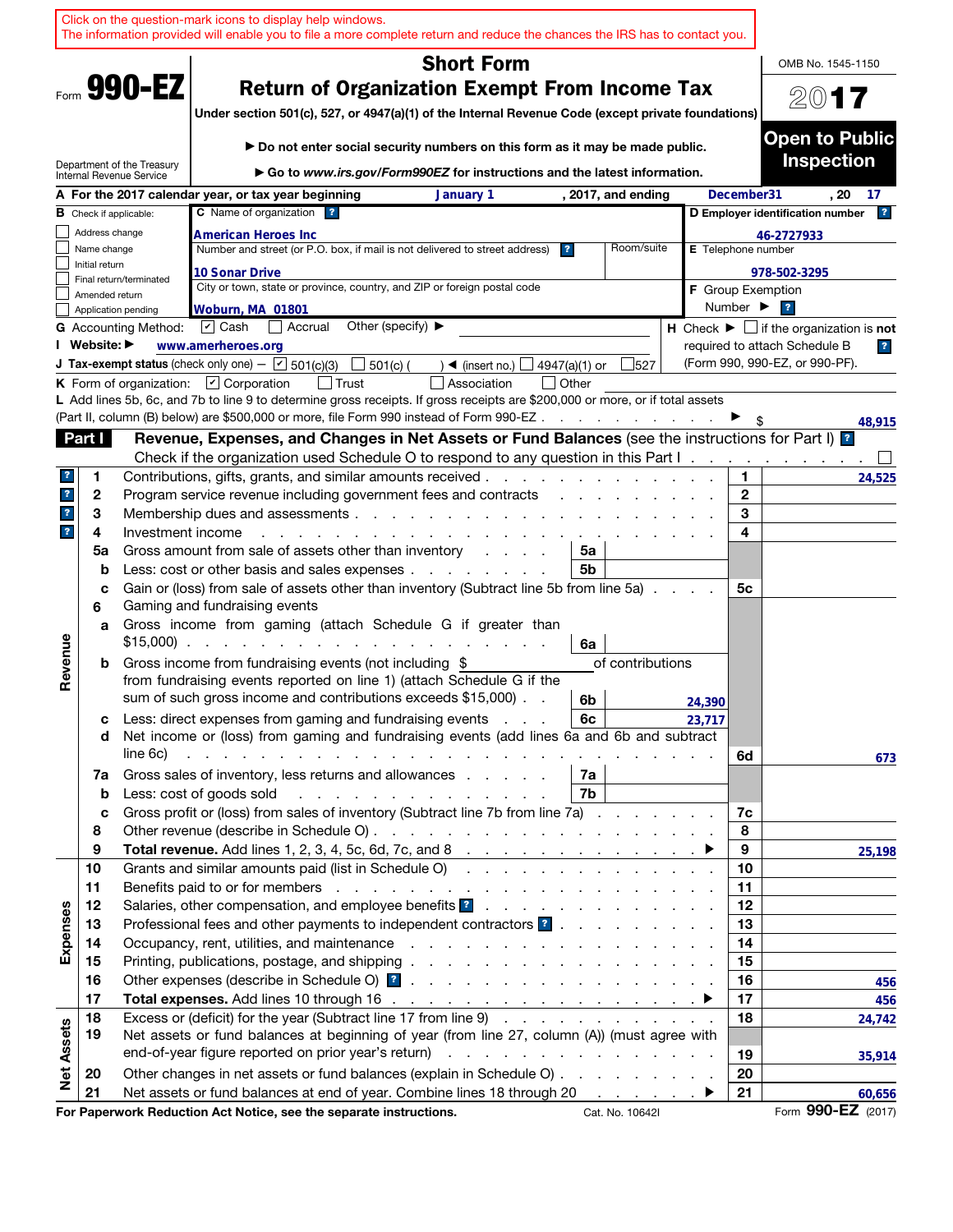|                         | Form 990-EZ (2017)                                                                                                                                                                                                            |                                                                                                                 |                                       |                                                                         |            | Page 2                                                     |
|-------------------------|-------------------------------------------------------------------------------------------------------------------------------------------------------------------------------------------------------------------------------|-----------------------------------------------------------------------------------------------------------------|---------------------------------------|-------------------------------------------------------------------------|------------|------------------------------------------------------------|
|                         | <b>Balance Sheets</b> (see the instructions for Part II)<br><b>Part II</b>                                                                                                                                                    |                                                                                                                 |                                       |                                                                         |            |                                                            |
|                         | Check if the organization used Schedule O to respond to any question in this Part II                                                                                                                                          |                                                                                                                 |                                       |                                                                         |            |                                                            |
|                         |                                                                                                                                                                                                                               |                                                                                                                 |                                       | (A) Beginning of year                                                   |            | (B) End of year                                            |
| 22                      | Cash, savings, and investments                                                                                                                                                                                                |                                                                                                                 |                                       | 35,914 22                                                               |            | 60,656                                                     |
| 23                      | Land and buildings.                                                                                                                                                                                                           |                                                                                                                 |                                       |                                                                         | 23         |                                                            |
|                         |                                                                                                                                                                                                                               |                                                                                                                 |                                       |                                                                         | 24         |                                                            |
| 24                      | Other assets (describe in Schedule O)                                                                                                                                                                                         |                                                                                                                 |                                       |                                                                         |            |                                                            |
| 25                      | Total assets                                                                                                                                                                                                                  |                                                                                                                 |                                       | 35,914 25                                                               |            | 60,656                                                     |
| 26                      | Total liabilities (describe in Schedule O) (enterprise on the contract of the contract of the contract of the contract of the contract of the contract of the contract of the contract of the contract of the contract of the |                                                                                                                 |                                       |                                                                         | 26         |                                                            |
| 27                      | <b>Net assets or fund balances</b> (line 27 of column (B) must agree with line 21)                                                                                                                                            |                                                                                                                 |                                       | 35,914 27                                                               |            | 60,656                                                     |
|                         | Part III<br>Statement of Program Service Accomplishments (see the instructions for Part III)                                                                                                                                  |                                                                                                                 |                                       |                                                                         |            |                                                            |
|                         | Check if the organization used Schedule O to respond to any question in this Part III                                                                                                                                         |                                                                                                                 |                                       | . . L                                                                   |            | <b>Expenses</b>                                            |
|                         | What is the organization's primary exempt purpose?                                                                                                                                                                            | SUPPORT AMERICA'S WOUNDED VETERANS                                                                              |                                       |                                                                         |            | (Required for section                                      |
|                         |                                                                                                                                                                                                                               |                                                                                                                 |                                       |                                                                         |            | $501(c)(3)$ and $501(c)(4)$<br>organizations; optional for |
|                         | Describe the organization's program service accomplishments for each of its three largest program services,                                                                                                                   |                                                                                                                 |                                       |                                                                         |            | others.)                                                   |
|                         | as measured by expenses. In a clear and concise manner, describe the services provided, the number of<br>persons benefited, and other relevant information for each program title.                                            |                                                                                                                 |                                       |                                                                         |            |                                                            |
|                         |                                                                                                                                                                                                                               |                                                                                                                 |                                       |                                                                         |            |                                                            |
| 28<br>?                 |                                                                                                                                                                                                                               |                                                                                                                 |                                       |                                                                         |            |                                                            |
|                         |                                                                                                                                                                                                                               |                                                                                                                 |                                       |                                                                         |            |                                                            |
|                         |                                                                                                                                                                                                                               |                                                                                                                 |                                       |                                                                         |            |                                                            |
| $\overline{\mathbf{r}}$ | (Grants \$                                                                                                                                                                                                                    | ) If this amount includes foreign grants, check here                                                            |                                       |                                                                         | 28a        |                                                            |
| 29                      |                                                                                                                                                                                                                               |                                                                                                                 |                                       |                                                                         |            |                                                            |
|                         |                                                                                                                                                                                                                               |                                                                                                                 |                                       |                                                                         |            |                                                            |
|                         |                                                                                                                                                                                                                               |                                                                                                                 |                                       |                                                                         |            |                                                            |
|                         |                                                                                                                                                                                                                               |                                                                                                                 |                                       |                                                                         |            |                                                            |
|                         | (Grants \$                                                                                                                                                                                                                    | ) If this amount includes foreign grants, check here                                                            |                                       |                                                                         | 29a        |                                                            |
| 30                      |                                                                                                                                                                                                                               |                                                                                                                 |                                       |                                                                         |            |                                                            |
|                         |                                                                                                                                                                                                                               |                                                                                                                 |                                       |                                                                         |            |                                                            |
|                         |                                                                                                                                                                                                                               |                                                                                                                 |                                       |                                                                         |            |                                                            |
|                         | (Grants \$                                                                                                                                                                                                                    | ) If this amount includes foreign grants, check here                                                            |                                       |                                                                         | <b>30a</b> |                                                            |
|                         |                                                                                                                                                                                                                               |                                                                                                                 |                                       |                                                                         |            |                                                            |
|                         | 31 Other program services (describe in Schedule O)                                                                                                                                                                            | the contract of the contract of the contract of the contract of the contract of the contract of the contract of |                                       |                                                                         |            |                                                            |
|                         | (Grants \$                                                                                                                                                                                                                    | ) If this amount includes foreign grants, check here                                                            |                                       |                                                                         | 31a        |                                                            |
|                         | 32 Total program service expenses (add lines 28a through 31a)                                                                                                                                                                 |                                                                                                                 |                                       |                                                                         | 32         |                                                            |
|                         | <b>Part IV</b><br>List of Officers, Directors, Trustees, and Key Employees (list each one even if not compensated-see the instructions for Part IV)                                                                           |                                                                                                                 |                                       |                                                                         |            |                                                            |
|                         | Check if the organization used Schedule O to respond to any question in this Part IV                                                                                                                                          |                                                                                                                 |                                       |                                                                         |            | the company of the company of                              |
|                         |                                                                                                                                                                                                                               | (b) Average                                                                                                     | (c) Reportable ?                      | (d) Health benefits.                                                    |            |                                                            |
|                         | (a) Name and title                                                                                                                                                                                                            | hours per week                                                                                                  | compensation<br>(Forms W-2/1099-MISC) | contributions to employee (e) Estimated amount of<br>benefit plans, and |            | other compensation                                         |
|                         |                                                                                                                                                                                                                               | devoted to position                                                                                             | (if not paid, enter -0-)              | deferred compensation                                                   |            |                                                            |
|                         |                                                                                                                                                                                                                               |                                                                                                                 |                                       |                                                                         |            |                                                            |
|                         | ROBERT PROVENZANO                                                                                                                                                                                                             |                                                                                                                 |                                       |                                                                         |            |                                                            |
|                         | <b>PRESIDENT</b>                                                                                                                                                                                                              | 1                                                                                                               | 0                                     |                                                                         | 0          | 0                                                          |
|                         | <b>HETAL PATEL</b>                                                                                                                                                                                                            |                                                                                                                 |                                       |                                                                         |            |                                                            |
|                         | <b>VICE PRESIDENT</b>                                                                                                                                                                                                         | 1                                                                                                               | $\mathbf 0$                           |                                                                         | 0          | $\mathbf 0$                                                |
|                         | <b>ROBERT LOGAN</b>                                                                                                                                                                                                           |                                                                                                                 |                                       |                                                                         |            |                                                            |
|                         | <b>TREASURER</b>                                                                                                                                                                                                              | 1                                                                                                               | $\mathbf 0$                           |                                                                         | 0          | $\mathbf 0$                                                |
|                         |                                                                                                                                                                                                                               |                                                                                                                 |                                       |                                                                         |            |                                                            |
|                         | <b>RICHARD POIRIER</b>                                                                                                                                                                                                        |                                                                                                                 |                                       |                                                                         |            |                                                            |
|                         | <b>DIRECTOR</b>                                                                                                                                                                                                               | 1                                                                                                               | $\mathbf 0$                           |                                                                         | 0          | $\mathbf 0$                                                |
|                         | <b>MARK TUCCI</b>                                                                                                                                                                                                             |                                                                                                                 |                                       |                                                                         |            |                                                            |
|                         | <b>DIRECTOR</b>                                                                                                                                                                                                               | 1                                                                                                               | $\mathbf 0$                           |                                                                         | 0          | $\mathbf 0$                                                |
|                         | <b>DAN O'BRIEN</b>                                                                                                                                                                                                            |                                                                                                                 |                                       |                                                                         |            |                                                            |
|                         | <b>DIRECTOR</b>                                                                                                                                                                                                               | 1                                                                                                               | 0                                     |                                                                         | 0          | 0                                                          |
|                         |                                                                                                                                                                                                                               |                                                                                                                 |                                       |                                                                         |            |                                                            |
|                         |                                                                                                                                                                                                                               |                                                                                                                 |                                       |                                                                         |            |                                                            |
|                         |                                                                                                                                                                                                                               |                                                                                                                 |                                       |                                                                         |            |                                                            |
|                         |                                                                                                                                                                                                                               |                                                                                                                 |                                       |                                                                         |            |                                                            |
|                         |                                                                                                                                                                                                                               |                                                                                                                 |                                       |                                                                         |            |                                                            |
|                         |                                                                                                                                                                                                                               |                                                                                                                 |                                       |                                                                         |            |                                                            |
|                         |                                                                                                                                                                                                                               |                                                                                                                 |                                       |                                                                         |            |                                                            |
|                         |                                                                                                                                                                                                                               |                                                                                                                 |                                       |                                                                         |            |                                                            |
|                         |                                                                                                                                                                                                                               |                                                                                                                 |                                       |                                                                         |            |                                                            |
|                         |                                                                                                                                                                                                                               |                                                                                                                 |                                       |                                                                         |            |                                                            |
|                         |                                                                                                                                                                                                                               |                                                                                                                 |                                       |                                                                         |            |                                                            |
|                         |                                                                                                                                                                                                                               |                                                                                                                 |                                       |                                                                         |            |                                                            |
|                         |                                                                                                                                                                                                                               |                                                                                                                 |                                       |                                                                         |            |                                                            |
|                         |                                                                                                                                                                                                                               |                                                                                                                 |                                       |                                                                         |            |                                                            |
|                         |                                                                                                                                                                                                                               |                                                                                                                 |                                       |                                                                         |            |                                                            |

 $\mathbf{?}$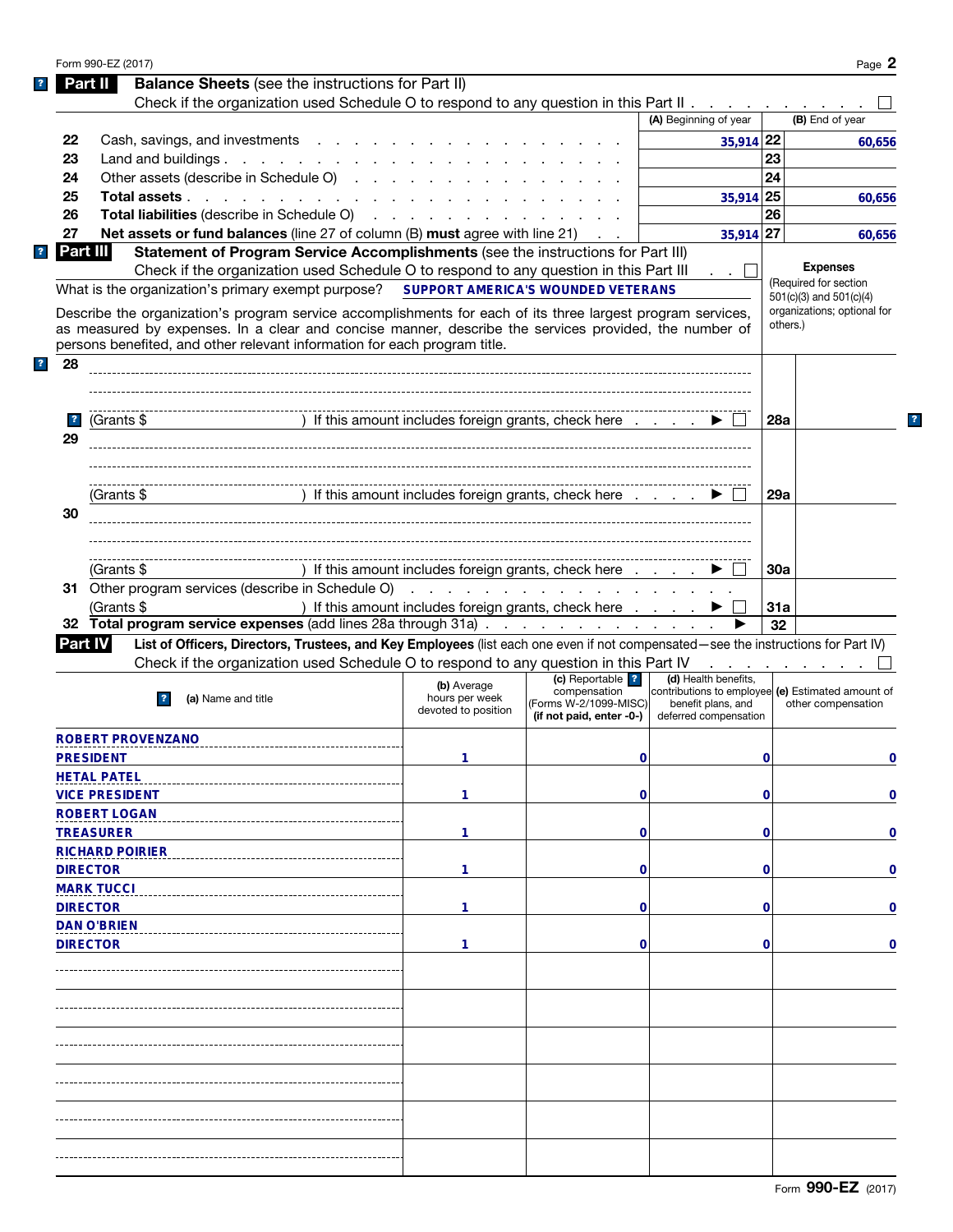|               | Form 990-EZ (2017)                                                                                                                                                                                                                                                                                                                                                      |                        |            | Page 3   |
|---------------|-------------------------------------------------------------------------------------------------------------------------------------------------------------------------------------------------------------------------------------------------------------------------------------------------------------------------------------------------------------------------|------------------------|------------|----------|
| <b>Part V</b> | Other Information (Note the Schedule A and personal benefit contract statement requirements in the                                                                                                                                                                                                                                                                      |                        |            |          |
|               | instructions for Part V.) Check if the organization used Schedule O to respond to any question in this Part V                                                                                                                                                                                                                                                           |                        |            |          |
|               |                                                                                                                                                                                                                                                                                                                                                                         |                        | Yes        | No       |
| 33            | Did the organization engage in any significant activity not previously reported to the IRS? If "Yes," provide a<br>detailed description of each activity in Schedule O                                                                                                                                                                                                  | 33                     |            |          |
| 34            | Were any significant changes made to the organizing or governing documents? If "Yes," attach a conformed<br>copy of the amended documents if they reflect a change to the organization's name. Otherwise, explain the<br>change on Schedule O (see instructions)<br>$\mathcal{L}^{\mathcal{L}}$<br>and a state of the state                                             | 34                     |            |          |
| 35а           | Did the organization have unrelated business gross income of \$1,000 or more during the year from business                                                                                                                                                                                                                                                              |                        |            |          |
| b             | activities (such as those reported on lines 2, 6a, and 7a, among others)?<br>If "Yes" to line 35a, has the organization filed a Form 990-T for the year? If "No," provide an explanation in Schedule O                                                                                                                                                                  | 35a<br>35 <sub>b</sub> |            |          |
| C             | Was the organization a section 501(c)(4), 501(c)(5), or 501(c)(6) organization subject to section 6033(e) notice,<br>reporting, and proxy tax requirements during the year? If "Yes," complete Schedule C, Part III                                                                                                                                                     | 35c                    |            |          |
| 36            | Did the organization undergo a liquidation, dissolution, termination, or significant disposition of net assets<br>during the year? If "Yes," complete applicable parts of Schedule N                                                                                                                                                                                    | 36                     |            |          |
| 37a           | Enter amount of political expenditures, direct or indirect, as described in the instructions $\blacktriangleright$   37a                                                                                                                                                                                                                                                |                        |            |          |
| b<br>38a      | Did the organization file Form 1120-POL for this year?.<br>and the contract of the contract of the contract of<br>Did the organization borrow from, or make any loans to, any officer, director, trustee, or key employee or were                                                                                                                                       | 37b                    |            | V        |
|               | any such loans made in a prior year and still outstanding at the end of the tax year covered by this return?                                                                                                                                                                                                                                                            | 38a                    |            | V        |
| b<br>39       | If "Yes," complete Schedule L, Part II and enter the total amount involved<br>38b<br>and the contract of<br>Section 501(c)(7) organizations. Enter:                                                                                                                                                                                                                     |                        |            |          |
| а             | Initiation fees and capital contributions included on line 9<br>39a                                                                                                                                                                                                                                                                                                     |                        |            |          |
| b             | Gross receipts, included on line 9, for public use of club facilities<br>39b<br>and a strategic control of the state of                                                                                                                                                                                                                                                 |                        |            |          |
| 40a           | Section 501(c)(3) organizations. Enter amount of tax imposed on the organization during the year under:                                                                                                                                                                                                                                                                 |                        |            |          |
|               | section 4911 $\blacktriangleright$<br>$\overline{0}$ ; section 4912<br>$\overline{0}$ : section 4955<br>0                                                                                                                                                                                                                                                               |                        |            |          |
| b             | Section 501(c)(3), 501(c)(4), and 501(c)(29) organizations. Did the organization engage in any section 4958<br>excess benefit transaction during the year, or did it engage in an excess benefit transaction in a prior year<br>that has not been reported on any of its prior Forms 990 or 990-EZ? If "Yes," complete Schedule L, Part I                               | 40 <sub>b</sub>        |            |          |
| c             | Section 501(c)(3), 501(c)(4), and 501(c)(29) organizations. Enter amount of tax imposed<br>on organization managers or disqualified persons during the year under sections 4912,<br>4955, and 4958.<br>the contract of the contract of the<br>Section 501(c)(3), 501(c)(4), and 501(c)(29) organizations. Enter amount of tax on line                                   |                        |            |          |
| d             | 40c reimbursed by the organization                                                                                                                                                                                                                                                                                                                                      |                        |            |          |
| е             | All organizations. At any time during the tax year, was the organization a party to a prohibited tax shelter                                                                                                                                                                                                                                                            | 40e                    |            |          |
| 41            | List the states with which a copy of this return is filed $\blacktriangleright$ Massachusetts                                                                                                                                                                                                                                                                           |                        |            |          |
|               | 42a The organization's books are in care of > Robert Logan<br>Telephone no. $\blacktriangleright$                                                                                                                                                                                                                                                                       | $(978) 502 - 3295$     |            |          |
|               | Located at ▶ 27 Bridle Path Road Dracut, MA<br>$ZIP + 4$<br>Located at $\triangleright$ 21 Bridle Path Road Dracut, MA express contract the contract contract the surface and the calendar year, did the organization have an interest in or a signature or other authority over                                                                                        |                        | 01826      |          |
| b             | a financial account in a foreign country (such as a bank account, securities account, or other financial account)?<br>If "Yes," enter the name of the foreign country: ▶                                                                                                                                                                                                | 42 <sub>b</sub>        | Yes        | No.<br>✓ |
|               | See the instructions for exceptions and filing requirements for FinCEN Form 114, Report of Foreign Bank and<br>Financial Accounts (FBAR).                                                                                                                                                                                                                               |                        |            |          |
| C             | At any time during the calendar year, did the organization maintain an office outside the United States?<br>If "Yes," enter the name of the foreign country: ▶                                                                                                                                                                                                          | 42c                    |            |          |
| 43            | Section 4947(a)(1) nonexempt charitable trusts filing Form 990-EZ in lieu of Form 1041-Check here<br>and enter the amount of tax-exempt interest received or accrued during the tax year $\ldots$ .<br>43                                                                                                                                                               |                        |            |          |
|               |                                                                                                                                                                                                                                                                                                                                                                         |                        | <b>Yes</b> | No       |
| 44а           | Did the organization maintain any donor advised funds during the year? If "Yes," Form 990 must be                                                                                                                                                                                                                                                                       | 44a                    |            | V        |
| b             | Did the organization operate one or more hospital facilities during the year? If "Yes," Form 990 must be<br>completed instead of Form 990-EZ<br>the contract of the contract of the contract of the contract of the contract of the contract of                                                                                                                         |                        |            |          |
| с             | Did the organization receive any payments for indoor tanning services during the year?                                                                                                                                                                                                                                                                                  | 44b<br>44c             |            |          |
| d             | If "Yes" to line 44c, has the organization filed a Form 720 to report these payments? If "No," provide an<br>explanation in Schedule O<br>and a construction of the construction of the construction of the construction of the construction of the construction of the construction of the construction of the construction of the construction of the construction of |                        |            |          |
|               |                                                                                                                                                                                                                                                                                                                                                                         | 44d                    |            | ✓        |
| 45а<br>b      | Did the organization have a controlled entity within the meaning of section 512(b)(13)?<br>Did the organization receive any payment from or engage in any transaction with a controlled entity within the                                                                                                                                                               | 45a                    |            |          |
|               | meaning of section 512(b)(13)? If "Yes," Form 990 and Schedule R may need to be completed instead of<br>Form 990-EZ (see instructions) $\ldots$ $\ldots$ $\ldots$ $\ldots$ $\ldots$ $\ldots$ $\ldots$ $\ldots$ $\ldots$ $\ldots$ $\ldots$                                                                                                                               | 45b                    |            | V        |

|  | Form 990-EZ (2017) |  |
|--|--------------------|--|
|--|--------------------|--|